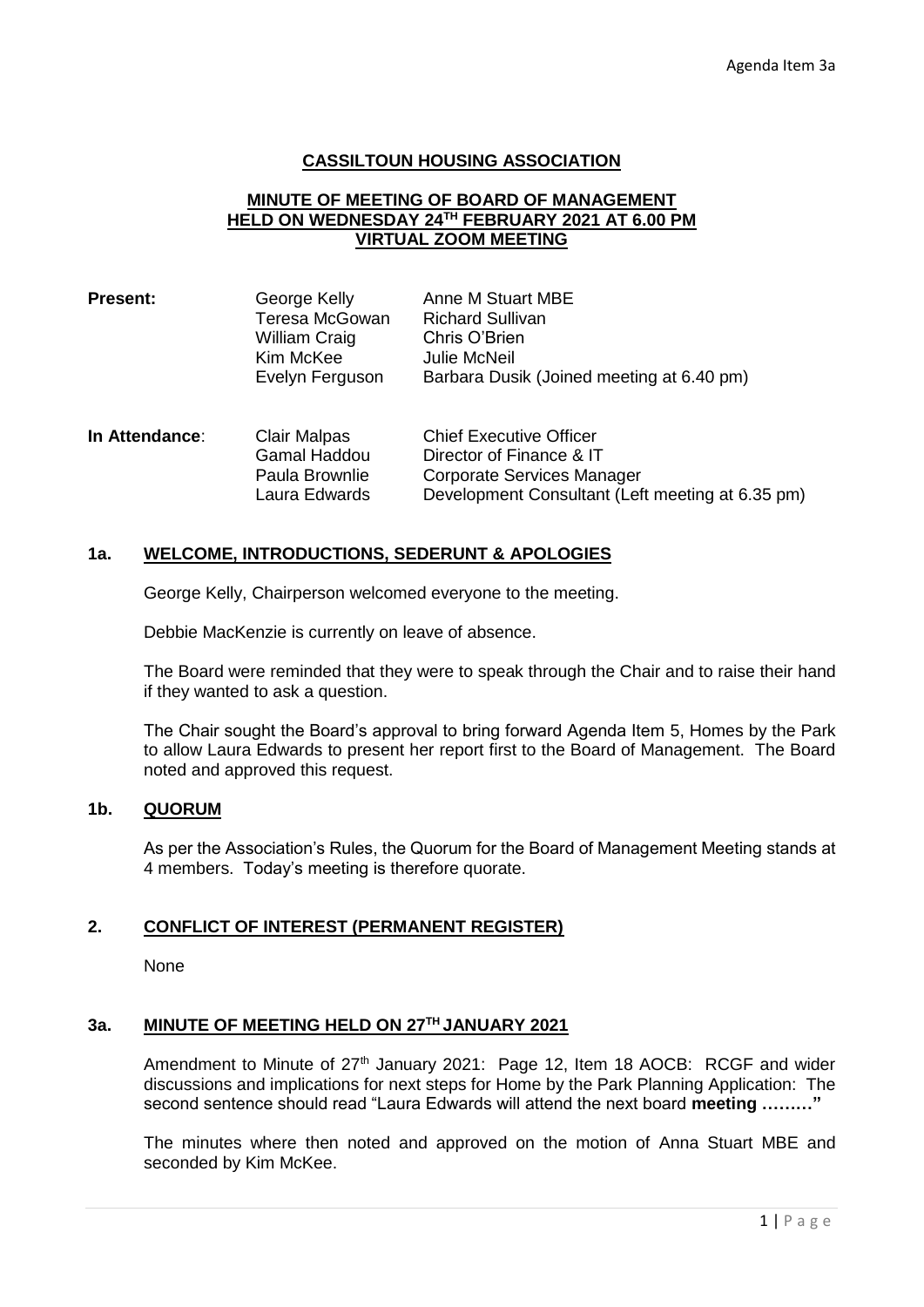Nursery Board Meeting Minutes held on 10<sup>th</sup> December 2021: Page 2, Item 5, Action List No.9. Should read "**Code** of Conduct for Board and Staff – approved.

## **3b. MATTERS ARISING FROM MINUTE OF MEETING HELD ON 27th JANUARY 2021**

**Page 11, Correspondence**: Anna Stuart MBE informed the Board that the Christmas Gift Bank is now known as Gift Bank. They have been holding raffles and afternoon teas and the monies raised has been going to the Glasgow Homeless.

**Page 12: AOCB, Hoddam Shop:** Anna Stuart MBE intimated that the matter is being raised at the Community Council meeting on Thursday 29<sup>th</sup> February 2021 to get support to stop the licence going ahead. A letter will also be sent to Councillor Margaret Morgan to raise concerns. The Chief Executive Officer also intimated that she had raised objections on behalf of the Association.

## **3c. ACTION LIST FROM MINUTE OF MEETING HELD ON 27TH JANUARY 2021**

Chief Executive Officer gave an update against the action list from meeting held on  $27<sup>th</sup>$ January 2021.

| 1. | Dates will be set with the<br>Board to commence the<br>process of the 2021                                                                                                                                | CEO/CSM          | $1 - 7$ | Dates have been issued to the Board<br>as detailed in the CEO's Bi Monthly<br>Report (24/2/201). CSM to write to                                                                                                                             |
|----|-----------------------------------------------------------------------------------------------------------------------------------------------------------------------------------------------------------|------------------|---------|----------------------------------------------------------------------------------------------------------------------------------------------------------------------------------------------------------------------------------------------|
|    | Assurance reviews.                                                                                                                                                                                        |                  |         | Board with dates to put in their diary.                                                                                                                                                                                                      |
| 2. | Board unanimously<br>approved to appoint<br>CAS - Stair Cleaning<br>Contract for 2021-24<br>Ground Control -<br><b>Environmental Maintenance</b>                                                          | <b>DoO</b>       |         | Complete                                                                                                                                                                                                                                     |
|    | Contract for 2021-24                                                                                                                                                                                      |                  |         |                                                                                                                                                                                                                                              |
| 3. | <b>Recruitment of Customer</b><br>Services Assistant -<br>Technical<br>Anna Stuart and Richard<br>Sullivan registered an<br>interest on sitting on the<br>interview panel. Name to<br>be drawn from a hat | DoO/CSM          |         | Interviews took place today<br>(24/2/2020). Richard Sullivan took<br>part in the interviews. Internal<br>applicant, Lisa Tomlinson was<br>successful. This leads to a vacancy<br>within the Operations Team to fill that<br>gap for 2 years. |
|    |                                                                                                                                                                                                           |                  |         |                                                                                                                                                                                                                                              |
| 4. | Factoring Policy - approved<br>Policy Register to be<br>updated                                                                                                                                           | D <sub>o</sub> O |         | Complete                                                                                                                                                                                                                                     |
|    |                                                                                                                                                                                                           |                  |         |                                                                                                                                                                                                                                              |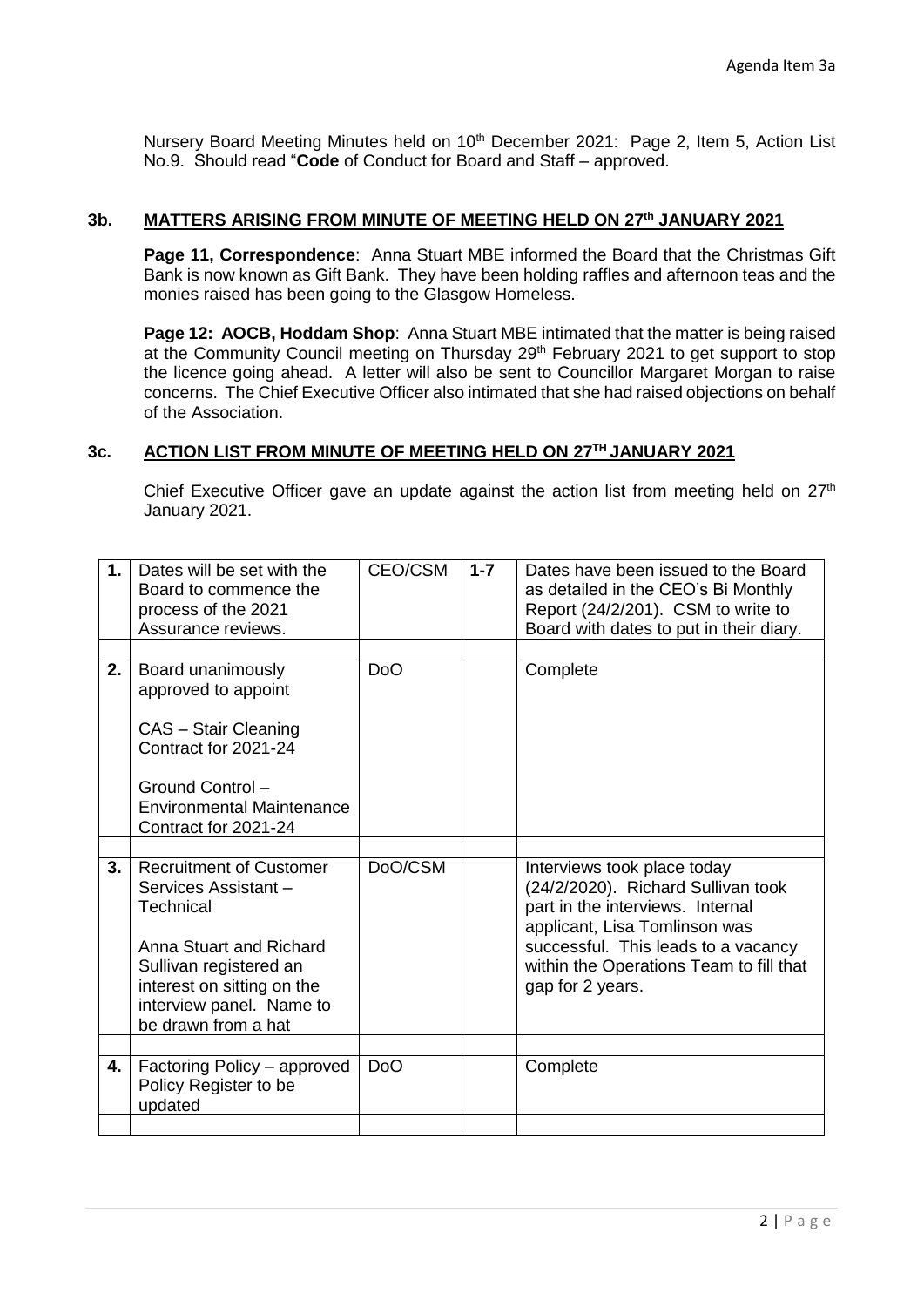| 5. | Rent Increase for Tenants -<br>1.6% - tenants and Housing<br>Benefit to be notified<br>Talbot Association - 1.6%<br>increase. Talbot to be<br>notified | DoF/DoO    | In progress (letters to be issued at the<br>end of February). Letters were<br>printed and folded today.<br>Completed                                                                                     |
|----|--------------------------------------------------------------------------------------------------------------------------------------------------------|------------|----------------------------------------------------------------------------------------------------------------------------------------------------------------------------------------------------------|
|    |                                                                                                                                                        |            |                                                                                                                                                                                                          |
| 6. | <b>SFHA Conference - Details</b><br>to be circulated to Board<br><b>Members</b>                                                                        | <b>CSM</b> | Completed                                                                                                                                                                                                |
|    |                                                                                                                                                        |            |                                                                                                                                                                                                          |
| 7. | <b>Community Team Co-</b><br>ordinator – change of job<br>title. Letter to be sent<br>confirming new title and JD<br>to be changed                     | <b>CSM</b> | Completed                                                                                                                                                                                                |
|    |                                                                                                                                                        |            |                                                                                                                                                                                                          |
| 8. | <b>ITT</b> for Digital<br>Transformation -<br>Chairperson to sit on tender<br>opening panel and interview<br>panel                                     | CEO/CSM    | Chris O'Brien sat on the panel as the<br>Association's Chairperson had a prior<br>commitment.<br>Third Sector Lab were appointed to<br>take forward this project. A pre start<br>meeting was held today. |

## **5. HOMES BY THE PARK**

Laura Edwards, Development Consultant presented the above report previously circulated with the agenda.

# *Item redacted as contains sensitive information.*

The Chief Executive intimated that she had attended the Scottish Housing Resilience Group meeting and there was a presentation on affordable housing supply and the extra £60m for affordable housing. This was talked about easing the pressures in terms of more money for social housing. The Chief Executive raised our recent experience. The representative from Scottish Government confirmed that they hadn't spoken to local authorities regarding their share of the £60m. However, Glasgow is one of the bigger local authorities in terms of spend and she said there were already committed monies to specific projects. Laura Edwards intimated that according to a senior official within the Housing Investment Team at GCC, last year the Council approved 40 tenure approvals for Housing Associations. Next year, there will only be 5.

The Chief Executive confirmed that the project will remain part of our strategic plan with DRS and we will have an open dialogue as to what is happening with the site. Laura Edwards confirmed that Cassiltoun Housing Association is well known for delivering ie getting Castlemilk Drive on site under COVID restrictions; Homes by the Park's consultation

process during COVID and completing the Barlia Sites.

After discussion, the Board unanimously approved to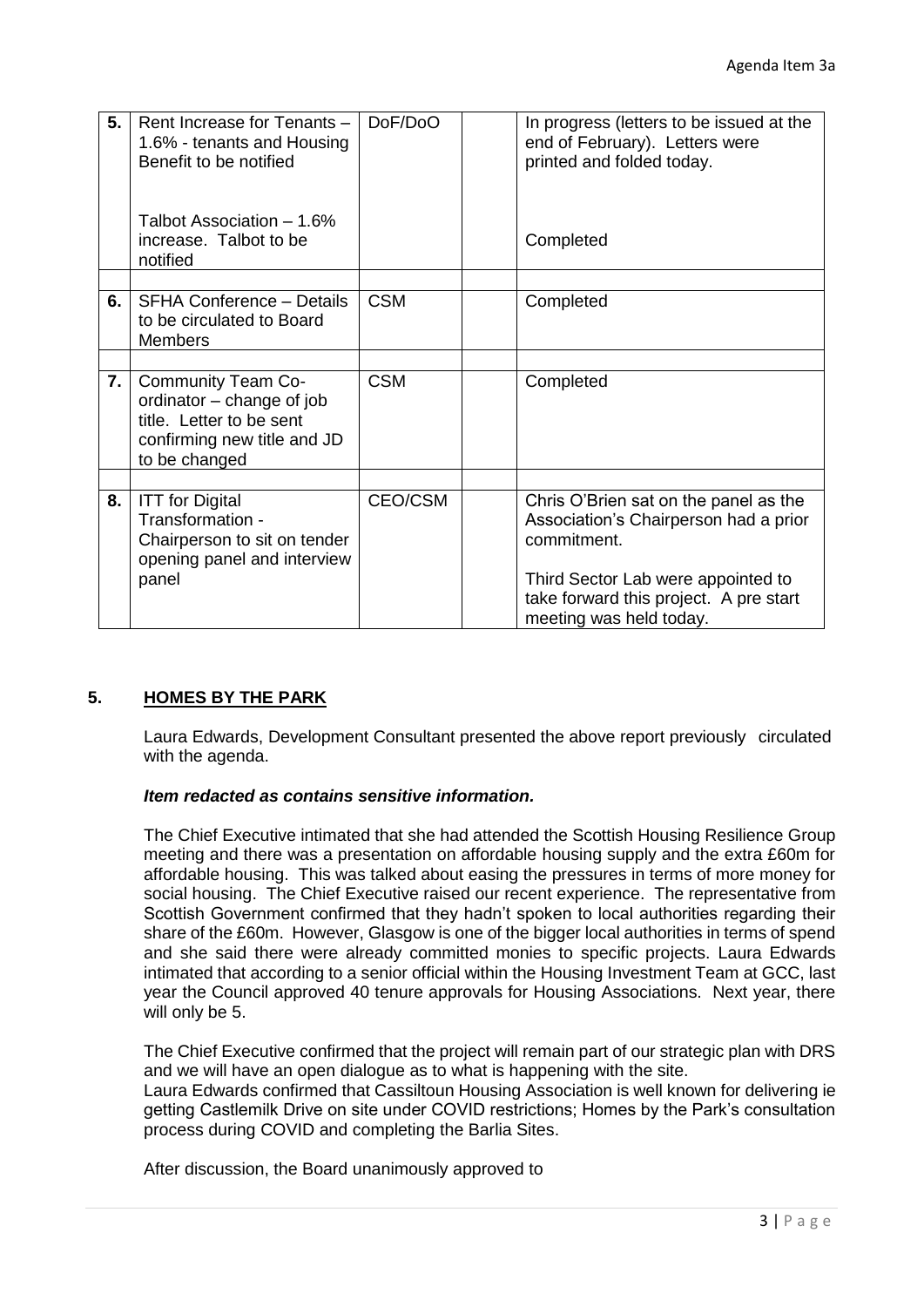- i) Halt the progress on Homes by the Park project
- ii) Not to talk to other RSLs re future partnership working on the site

#### *Item redacted as contains sensitive information.*

#### **4. CHAIRS REPORT**

The Chair reported.

#### **Request from Debbie MacKenzie, Board Member**

Debbie Mackenzie has requested a further 3 months leave of absence. *The Board unanimously approved to grant this request.* Debbie is due back to the Board in May 2021.

#### **Wednesday 10th February – Audit and Risk Sub Committee**

The agenda included the Audit Plan for year 2021/2022 for which approval was given. The Internal Audit Report on Business Continuity and Disaster Recovery was also approved. Internal Audit follow up reviews and Internal Audit Action Plans updates were discussed. This was another good Internal Audit report with substantial assurance given throughout. The Board can be satisfied that topics discussed and recommendations given have either been fully met or are in good progress. The high quality of the Internal Audit Reports ensures that it is an effective activity for the Association in accordance with Regulatory Standard 4.

### **Wednesday 10th February - Development Training (6.30 pm)**

Attended a very enjoyable review of Development practices facilitated by Laura Edwards. Laura ran through 26 slides outlining the processes of development including the Social Housing Investment Programme, Development step by step process, Design Standards especially the Glasgow Standard, Sustainability in design, Funding Mechanisms, Procurement and Risk Management.

This training and its outcomes always lead to a high standard of development decisions which give substantial assurance mainly to the criteria of Regulatory Standards 1,3, 4 and 6.

#### **6.40 pm – Barbara Dusik joined the meeting.**

### **Thursday 11th February**

Attended a SFHA Governance Review session facilitated by Linda Ewart. Introduction to the revision of good practice guidance published by the SFHA last week.

The revised Guidance, included; Guide for Governing Body Members, Model Roles Descriptions. These are templates that Housing Associations can use and/or change the headings and workings to their own particular requirements.

#### **GBM Succession Planning and recruitment, GBM's Annual Reviews, Succession Planning for Senior Staff**

All of these were described in depth and it was stated that the guidance is advisory, not prescriptive.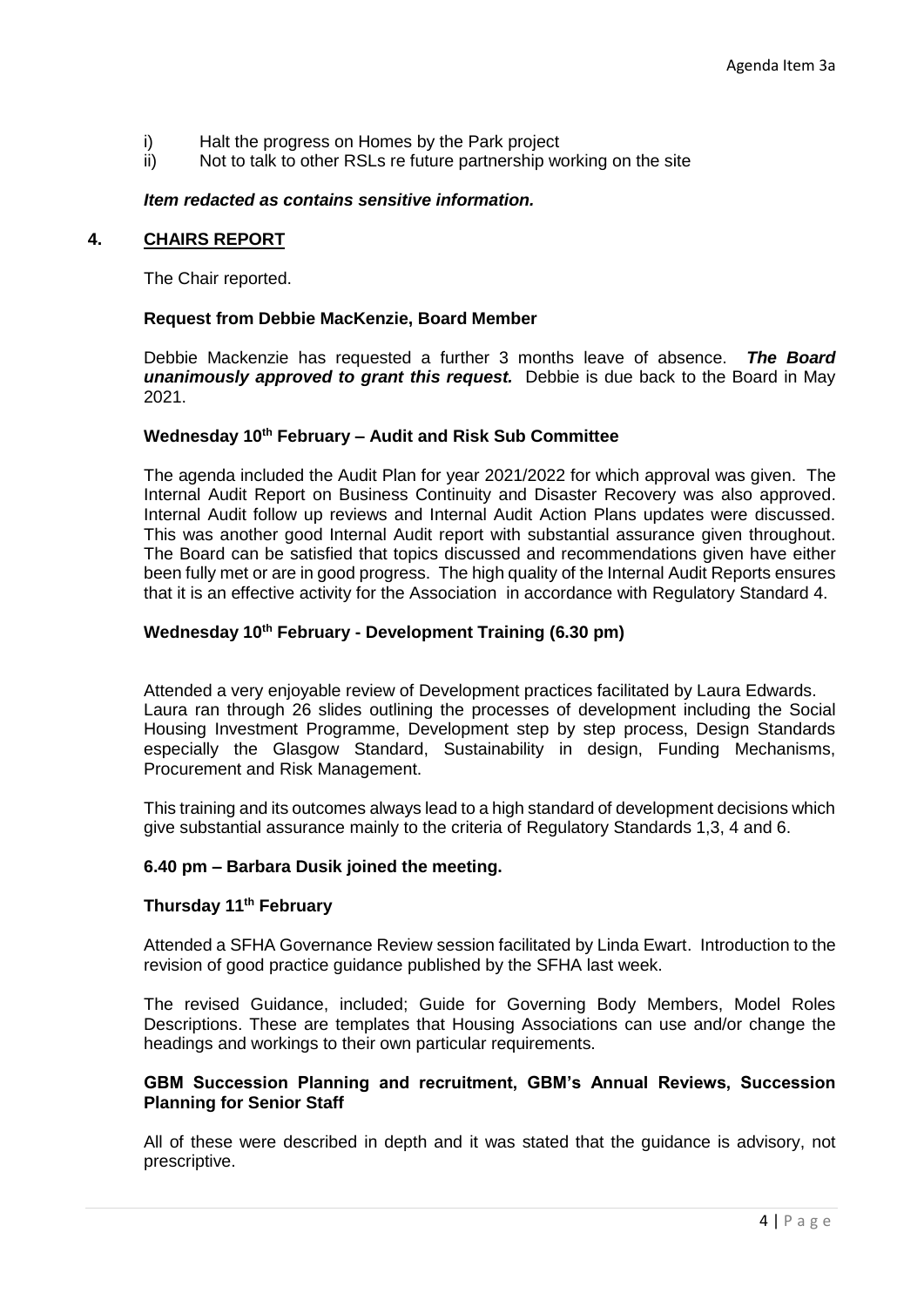A video of the review is now available to download from the SFHA.

### **Thursday 11th February - 3.30pm**

Attended a Nursery Training session on the Frameworks of Learning used by the Nursery. This was followed by the Nursery Board meeting.

The Nursery Business Plan for 2021/22 was approved.

A full agenda was discussed. Approval was given to items on the agenda including: The Nursery Budget 2021/22, Arrears and prepayment write offs, Operational Report, Strategic Development Report.

### **Thursday 18th February**

SFHA Housing Now, Housing's Future: Poverty and Inequality

The Chair and Richard Sullivan attended.

This was the second of SFHA's Strategic Event Series of Conferences. The main speaker was the Cabinet Secretary for Communities and Local Government Aileen Campbell MSP. She discussed the work of the Social Renewal Advisory Board. This was set up to make recommendations for transformational change as Scotland moves on after the pandemic.

She went on to speak about the grants made available by the Scottish Government to tackle the devastating effects of the pandemic among all the communities throughout Scotland and about the fantastic response of people from all sectors working together in their community to look after the most vulnerable and isolated individuals and families.

CIH Scotland and Women's Aid discussed their reports on improving housing outcomes for women and children experiencing domestic abuse. The Domestic Abuse Scotland Bill was discussed which if passed will see a new power for RSL's to transfer a Scottish Secure Tenancy from the perpetrator to the victim.

A strong need for Domestic Violence training for Housing staff is a requirement going forward. This was a very enjoyable conference.

#### **Reading Material**

The Chair intimated that he had read Michael Cameron's latest thoughts on moving forward post pandemic. In his document he highlights that moving forward it is likely that it will become essential to build and protect the resilience of our people in organisations and communities and "clearly providing warm, dry, safe, secure and affordable homes in places where people want to live will remain the central purpose of Social Landlords but, what type of other services will our customers want or need. This document can be obtained from the SHR's website.

#### **The Chair's report was noted.**

## **6. CHIEF EXECUTIVE'S BI MONTHLY REPORT**

The Chief Executive presented the above report previously circulated with the agenda.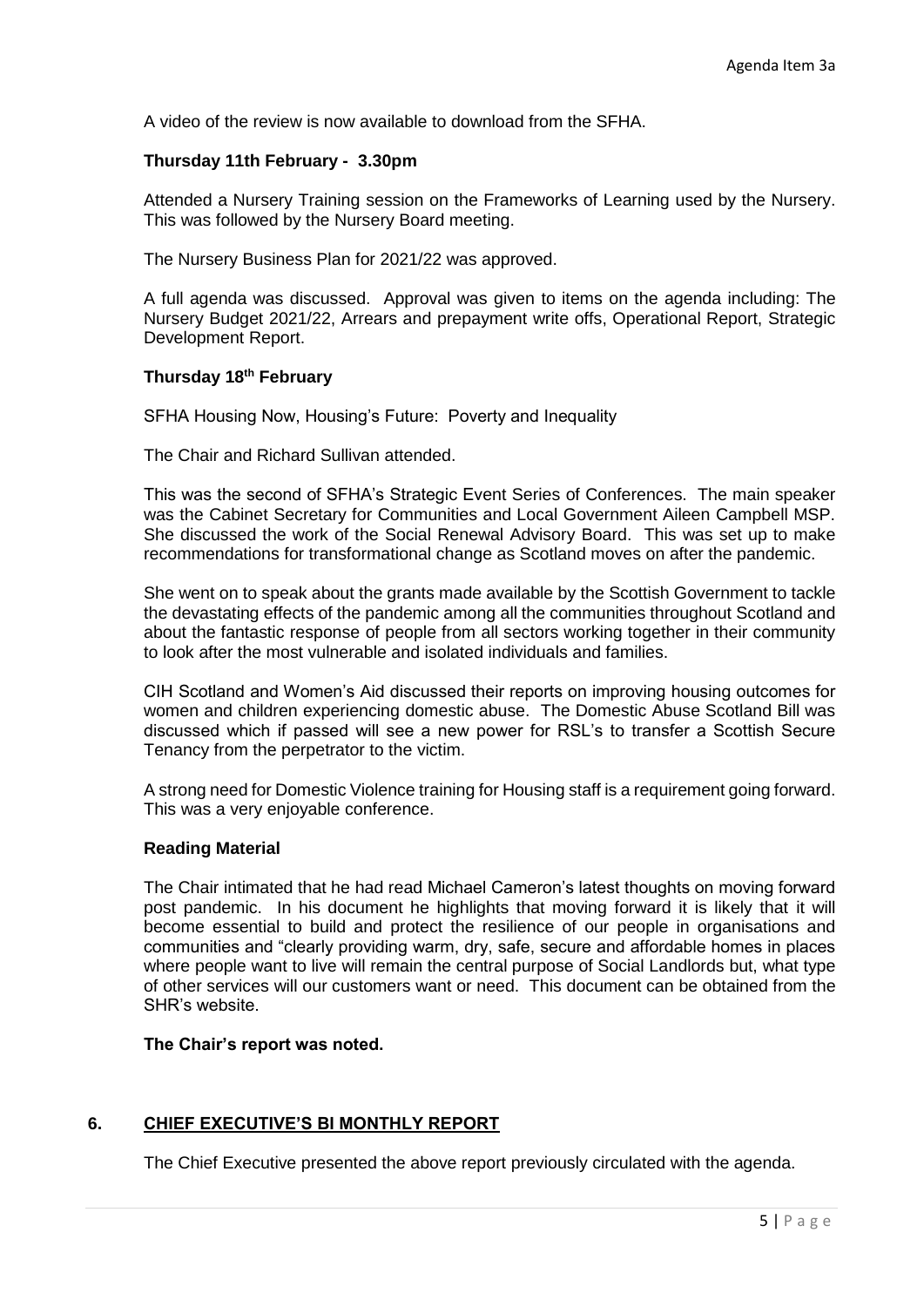**Business Planning:** Board and staff team have reviewed the undernoted process of the Business Plan

SWOT and PEST analysis Strategic objectives Operational objectives Parameters for financially stress testing the business

Staff are currently reviewing KPIs and workshops have been arranged with the Board to discuss their input.

All of the above will form part of the 2021/22 Business Plan which will be brought to the Board for approval at their meeting in April 2021.

**Strategic and Operational Objectives 2021/22:** Homes by the Park to stay on the operational objectives, however change to Quarter 4 - *Approved*

#### **Calendar of Priorities 2021/22:** *Approved*

**SHR's Regulatory Framework and Assurance Improvement Plan:** The plan will focus on Equality and Diversity. Staff have received training on how to carry out Equality Impact Assessments which need to be carried out when reviewing policies. The Board will also be taken through training and we hope to have this in place for the Board in April 2021.

The SFHA have recently published draft guidance on the collection of data for Equality and Diversity (hyperlink was given out to the Board). The Board already receive data on our tenants but reading the guidance it has become clear that in order to follow best practice we should develop an Equality and Diversity Strategy and Action Plan that looks at all areas of the Association and this is something that the CEO and Corporate team will be working on and will bring it to the Board in Q1/Q2 of the new financial year.

| Area of Assurance | Date (time to be confirmed) |
|-------------------|-----------------------------|
| Standards 1-3     | 14 <sup>th</sup> April      |
| Standards 4 - 7   | 13 <sup>th</sup> May        |
| AN, CH, TS, WB    | 9 <sup>th</sup> June        |
| EH, SG, OC        | 21 <sup>st</sup> July       |

Dates for the new Assurance Workshop sessions are

**Business Continuity:** The majority of staff are still working from home with minimal staff access to the office unless they are unable to carry out their duties from their home. Repairs are still Emergency until the restrictions are lifted.

**Returns to SHR:** Monthly returns are still being submitted to the SHR. The Board receive regular updates from the Director of Operations and Director of Finance on the Association's areas of business covered in these returns.

The Chief Executive presented some benchmarking information via a powerpoint presentation on areas listed below

Staff Absence – still remains low.

Gross Rent arrears – we are currently sitting at 5% which is quite high.

Voids – We are trying to return around as soon as possible but due to matters outwith our control, voids are taking longer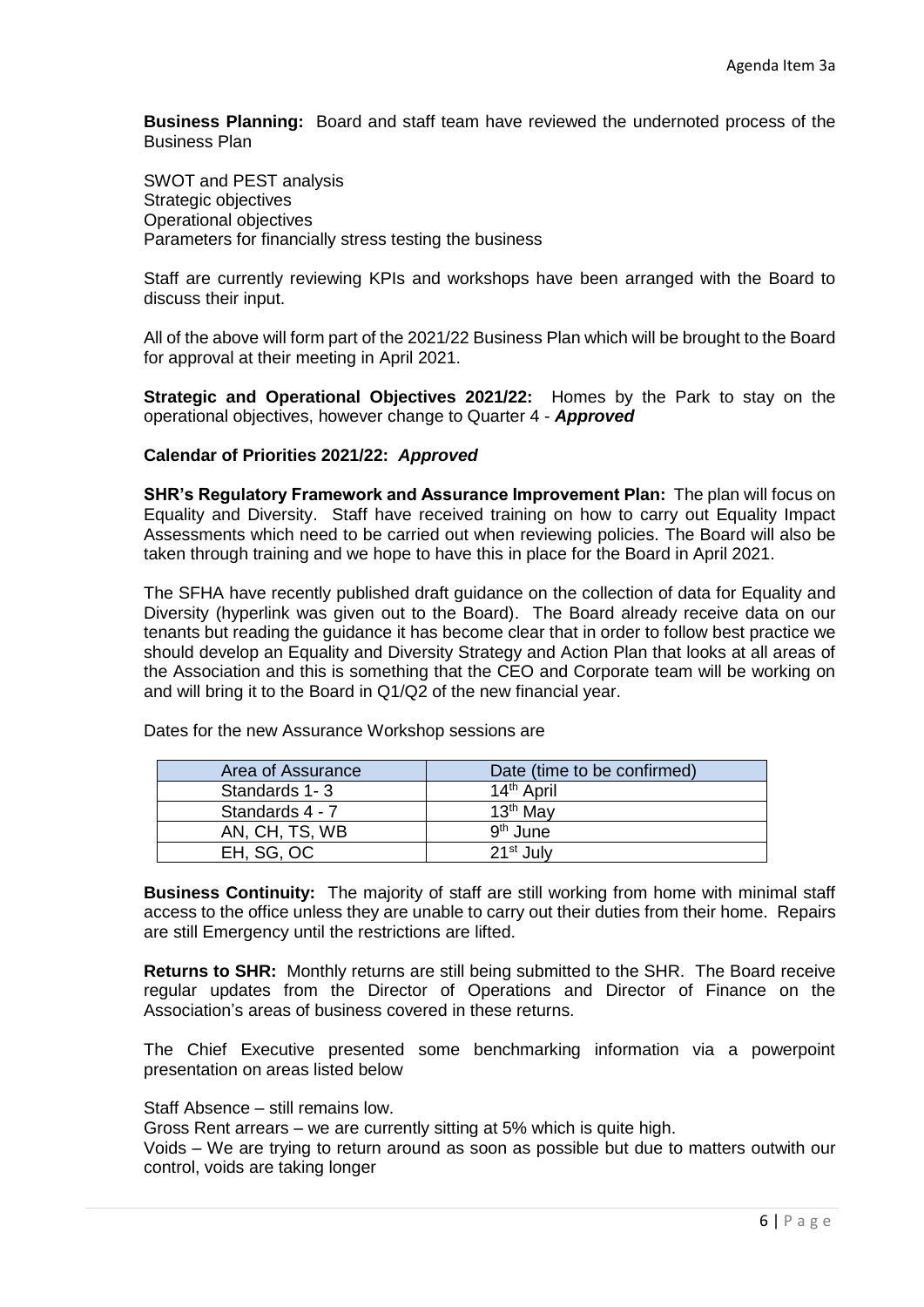We are currently on par with other Housing Associations.

**Housing Development and Social Enterprise Centre:** The Board received an update previously reported by Laura Edwards.

Castlemilk Drive – making fantastic progress. Looking at handover dates in Autumn onwards.

**Industry Updates:** Various updates were highlighted in the report.

The Chief Executive highlighted the Freedom of Information Decision relating to a Housing Association. A tenant was asking for information regarding building matters. The Housing Association did not respond to a review. The Scottish Information Commissioner ruled that the Housing Association should be responding to all Freedom of Information requests.

SHR Engagement Plan for Charing Cross highlighted weaknesses in Governance and noncompliance of Regulatory Standards. Succession Planning was highlighted. This is an area that the Association will be addressing.

**Resilience Group Meeting:** The Chief Executive reported that she attended the Resilience Meeting yesterday. Michael Cameron was in attendance. A discussion took place regarding returns to the SHR, ie ARC Return, 5 year financial returns and Assurance Statement. Last year these dates were delayed but after discussion with the Sector, these dates will return to normal this year. There is still some discussion regarding the 5-year financial plans. These should be returned either May or June 2021. SHR to notify RSLs with their decision.

**Training and Development:** Workshop sessions are being held with Mike Stevenson, Thinktastic. He is getting staff to think about the future and how we can support each other and how we can improve our relationship with tenants and customers.

A session has been organised for Board members on Wednesday 17th March 2021 between 6.30 pm  $- 7.30$  pm.

**SFHA and Dolphin Index:** Staff have completed a survey as part of a joint project between the SFHA and the Dolphin Index which looks to measure how dynamic organisations are and other indicators relating to staff's view of the organisation and how staff relate to their customers. This work is still ongoing and results will be fed back to the Staffing Sub-Committee once it is completed.

**Women in Housing Conference:** The Chief Executive Officer informed the Board that she has been asked to run a workshop at the Women in Housing Conference on 5th March on 'Transformational Leadership'.

**Policies:** The Board were asked to approve the undernoted policies to become Group policies as they apply to both our subsidiaries

Attendance & Absence Policy Whistleblowing Policy Alcohol & Drugs Policy Smoke Free Policy Equality & Diversity Policy Dignity at Work Policy

**The Board unanimously approved to adopt the above policies as Group Policies**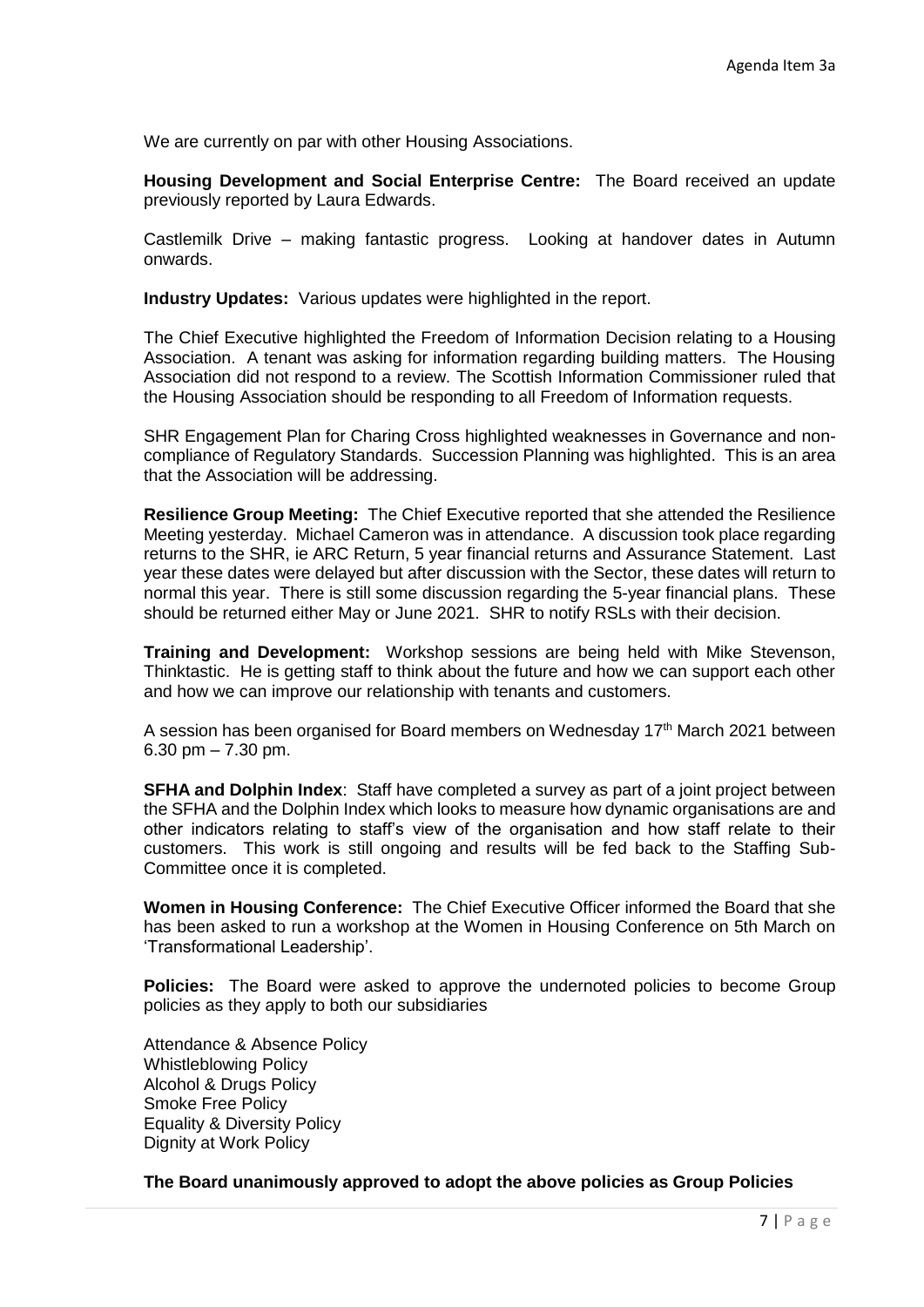**Subsidiaries:** Copies of minutes from Cassiltoun Trust Board meeting (3<sup>rd</sup> December 2020) and Cassiltoun Stables Nursery (11<sup>th</sup> December 2020) were circulated to the Board for their attention.

**After discussion, the Board unanimously approved the contents of the Chief Executive's Bi Monthly Report.**

## **7. MANAGEMENT ACCOUNTS – JANUARY 2021**

Director of Finance & IT presented the Management Accounts for January 2021. These are the  $7<sup>th</sup>$  set for the financial year and cover a 10 month period.

Director of Finance confirmed that he had a discussion with the external auditor yesterday as to whether Homes in the Park will stay on the balance sheet. It was agreed that the expenditure will remain on the balance sheet for a few years and then we can review it.

Libor rate comes to an end in 9 months. A meeting has been arranged with Barclays Bank on 5th March. We don't want to be penalised in any way, as our bank loans apart from CAF are paid to what the Libor rate is.

Reactive maintenance accruals for renewables were put through this month. We have accelerated the grant coming in and the expenditure for Castlemilk Drive. This allows the Council to pay the grant.

Void loss shows a forecast of £25k. This will probably be more like £27k. Major repairs have halted. Our forecast spend is £400k over this financial year.

Over the three development sites, we have incurred a spend of £3.1 m. Castlemilk Drive's future spend will increase by £19k and we also have the expectation to pay money back to the Council for not having to spend it on land acquisition as we owned the land. This refund is expected to increase.

In addition, we had a new Barlia invoice in the region of £29k which was not included in these accounts. This is over and above what we paid them for the extension of time claim.

Looking at comparisons to last year, our running costs are only £13k higher. The arrears trend seen a reduction between October – December. However, January seen a rise and is estimated to rise further.

In the last three weeks, we went live with Allpay taking post office transactions and processing them.

Bank balance stays at £3.8 m.

Pages 13-15 shows the cashflow actual movements and projections for this year plus into the next two years. Major repairs profiling has half of the budget being spent and rental income increased by £16k per month from Barlia properties although we really would expect to see cash income levels at £374k per month (£380k from April) if we are to see a dent in the arrears. Future costs for Castlemilk Drive are included at £7.0 million and nursery site at £215k in this year.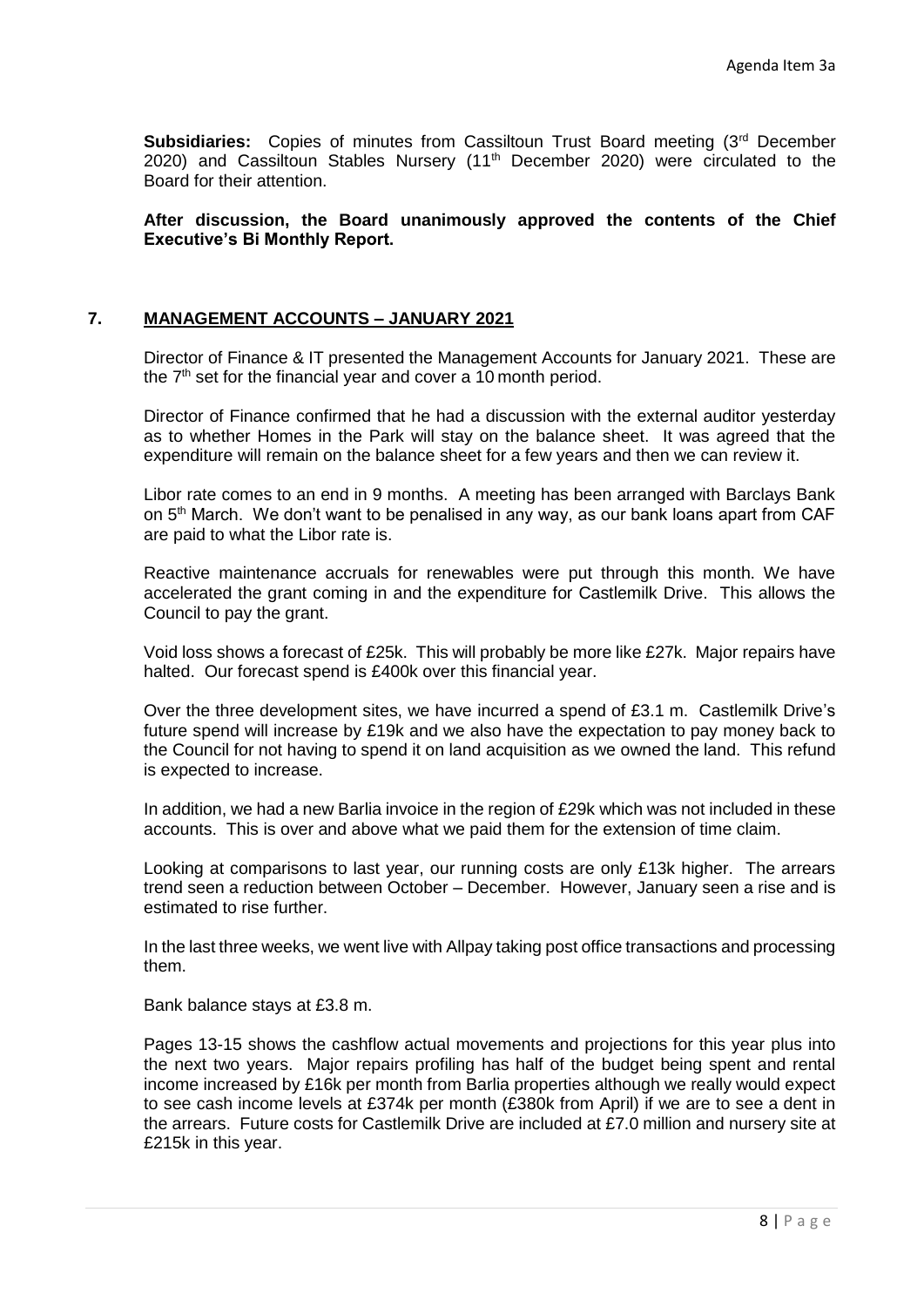Loan covenants are produced and interest cover is comfortably met. Debt per unit as always is easily passed. The timely production of accounts was met at 17 days. The number of days to pay suppliers is comfortably below the target of 22 days. Forecast accuracy from the summer has taken a hit due to major repairs now stopped plus a number of running cost forecasts were not expecting as much activity to stop or reduce like legals, printing, staff events and uniforms.

The Chair commented that there are constant changes to the accounts as a result of COVID. Director of Finance & IT confirmed that this is the case.

Teresa McGowan enquired if we are moving major repairs not carried out this year to the next financial year. Chief Executive Officer confirmed that the SMT have been looking at the budget for 2021/22 and what could be carried out. Some windows and kitchens are still to be completed and the plan for next year is that we will split major repairs over 2 years due to costs. We cannot have a double year of major repairs. Director of Finance & IT confirmed that there is £800,000 for major repairs. Business Plan is £1.1 m. The draft budget for 2021/22 outlines £440k for windows and £50,000 for smoke detectors installations and £230k for kitchens. £70,000 is for consumer electrical units. Teresa McGowan enquired if our repair budget will be impacted if some major repairs are not being carried out for example more repairs due to windows not being replaced. The Chief Executive confirmed that the replacement programme for windows is starting next year, however it is all pending lockdown and when we can start the major repairs programme. At present we are unable to carry out repairs due to lockdown. However, we will have a better understanding when we can get back to carrying out normal repairs which will hopefully be soon after the First Minister's announcement yesterday.

The Chair confirmed that he attended a Business Planning Training Session with SHARE, where Paul McNeil indicated that if Housing Associations process all outstanding repairs, this could affect bank covenants especially the interest cover. Director of Finance & IT confirmed that we should easily meet our interest cover, as our Business Plan has £1.1m but our draft budget is proposing £800,000.

The Chief Executive intimated that the draft budget for 2021/22 will be presented to the board for approval at the next Board Meeting on 24<sup>th</sup> March 2021.

## *After discussion, the Board unanimously approved the Management Accounts for January 2021.*

## **8. GDPR/FOI**

None

# **9. CORRESPONDENCE**

None

# **10. NEW MEMBERSHIP APPLICATIONS**

None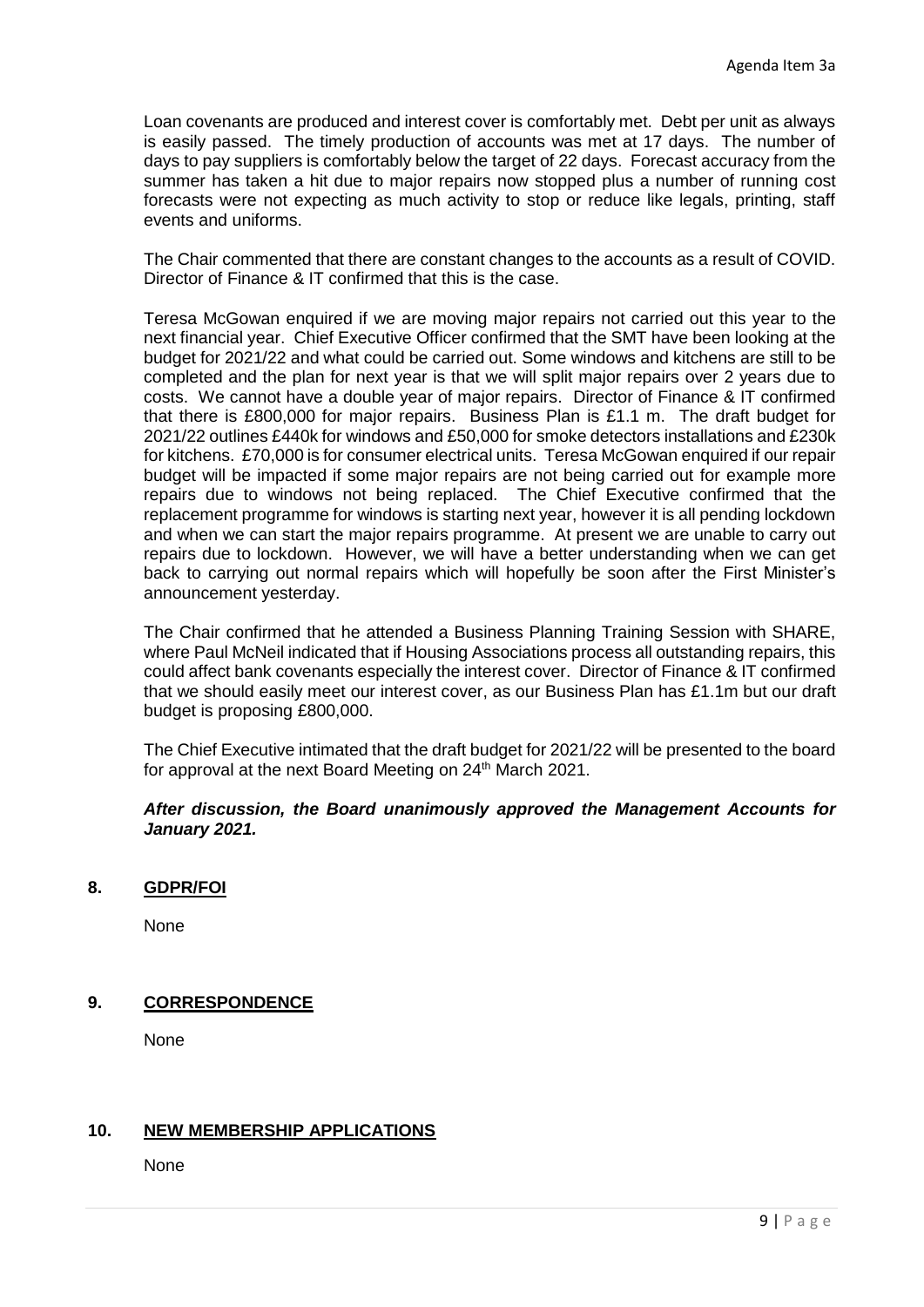# **11. USE OF SEAL**

None

# **12. ENTITLEMENTS, PAYMENTS & BENEFITS REGISTER**

None

# **13. NOTIFIABLE EVENTS**

The Chief Executive informed the Board that there is one notifiable event at present: -

1. Ongoing operational issues regarding COVID which the SHR have indicated that they would wish to remain live.

### **14. SUBSIDIARY & SUB-COMMITTEE DECISIONS & MINUTES MADE BETWEEN 28TH JANUARY 2021 – 24TH FEBRUARY 2021**

## **Audit & Risk Sub Committee – 10th February 2021**

Audit & Risk Sub Committee noted and approved

- Audit Plan for 2021/22
- Internal Audit Report Business Continuity and Disaster Recovery which received a substantial grading awarded by the Internal Auditors
- Internal Audit carried out during 2020/21 follow up report which received a Strong grading awarded by the Internal Auditors
- The Committee noted the updates against the Action Plans for the undernoted areas
	- o Development
	- o Factoring
	- o GDPR
	- o IT
	- o Arrears Management
	- o Financial Controls

## **Cassiltoun Stables Nursery Board Meeting – 11th February 2021**

Cassiltoun Stables Nursery Board approved the undernoted:-

- Approved the Budget for 2021/22
- Approved to write off former arrears totalling £5,710.59 and prepayments totalling £15.79
- Approved Salary Pay Increases 2021/22 *Item redacted as contains sensitive information*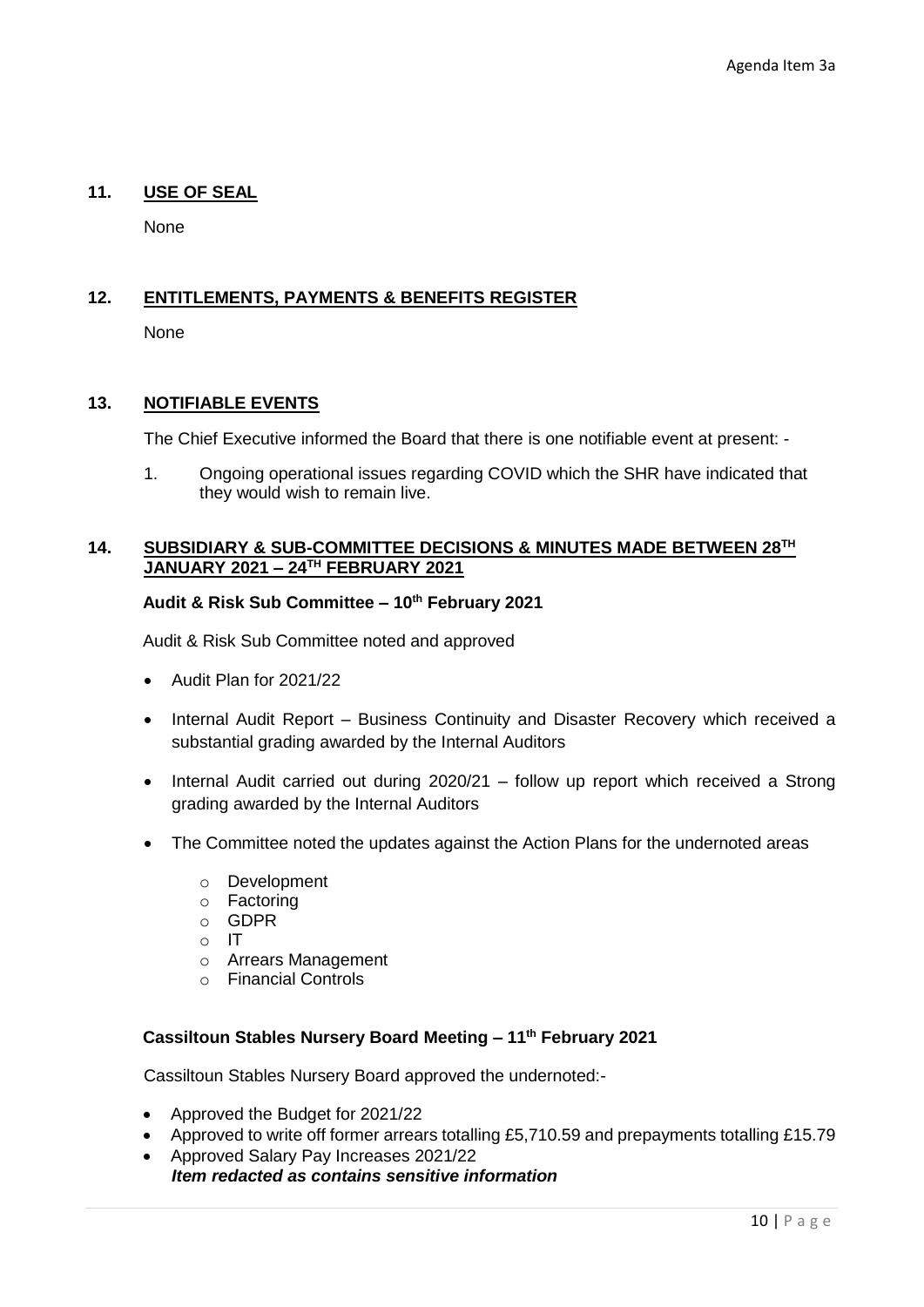- Approval granted to extend Admin Assistant post for a further year based on 35 hours per week
- Board approved the undernoted business planning processes

Strategic and Operational Objectives 2021/22 SWOT Analysis Values Mission Statement – No change Risk Register

All documents will form the Nursery Business Plan for 2021/22

- Approved the following policies
	- o Disciplinary Policy
	- o Grievance Policy
	- o Policy on the Secure Handling, Use, Storage, Retention and Destruction Of Disclosure Information
	- o Recruitment and Selection
- Noted the updates to the COVID-19 Risk Assessment 29th December 2020
- **Delegated authority to CSM and Nursery Manager to deal with a staff member returning to work in April after maternity leave on a phased return**

## **15. HEALTH & SAFETY/HWL**

H&S: H&S Committee met on 15<sup>th</sup> February 2021. The Committee went through the People Section of the H&S manual. Discussions took place regarding the Fire Risk Assessment audit. Cassiltoun Trust to agree budget to carry out recommendations next financial year.

**HWL:** Walking challenge has been well received by staff. Staff had walked 1583 miles so far. No smoking Day will take place on  $10<sup>th</sup>$  March 2021. Staff will be informed of the benefits of not smoking.

# **16. AOCB**

#### *Item redacted as contains sensitive information.*

## *Item redacted as contains sensitive information.*

**Apprenticeships:** Richard Sullivan intimated that at the Development Training workshop, discussions took place regarding the lack of local people receiving apprenticeships with the contractor of our development projects. Richard intimated that he could signpost applicants to an interview preparation programme which would be free of charge. If these young people could be identified and signposted this could enhance their opportunities. Julie McNeil enquired if the young people could be identified via our housing management system. Chris O'Brien agreed with Julie McNeil's suggestion. Teresa McGowan suggested advertising via local schools. Chief Executive Officer also intimated that Paddy McKenna will also push the advert out via the youth complex and her contacts. Chief Executive to liaise with Laura Edwards to ascertain the timetable for recruitment etc.

**Domestic Abuse Bill:** Richard Sullivan intimated that he had asked for a copy of our Domestic Abuse Policy. Our Allocation Policy refers to domestic abuse and a copy was